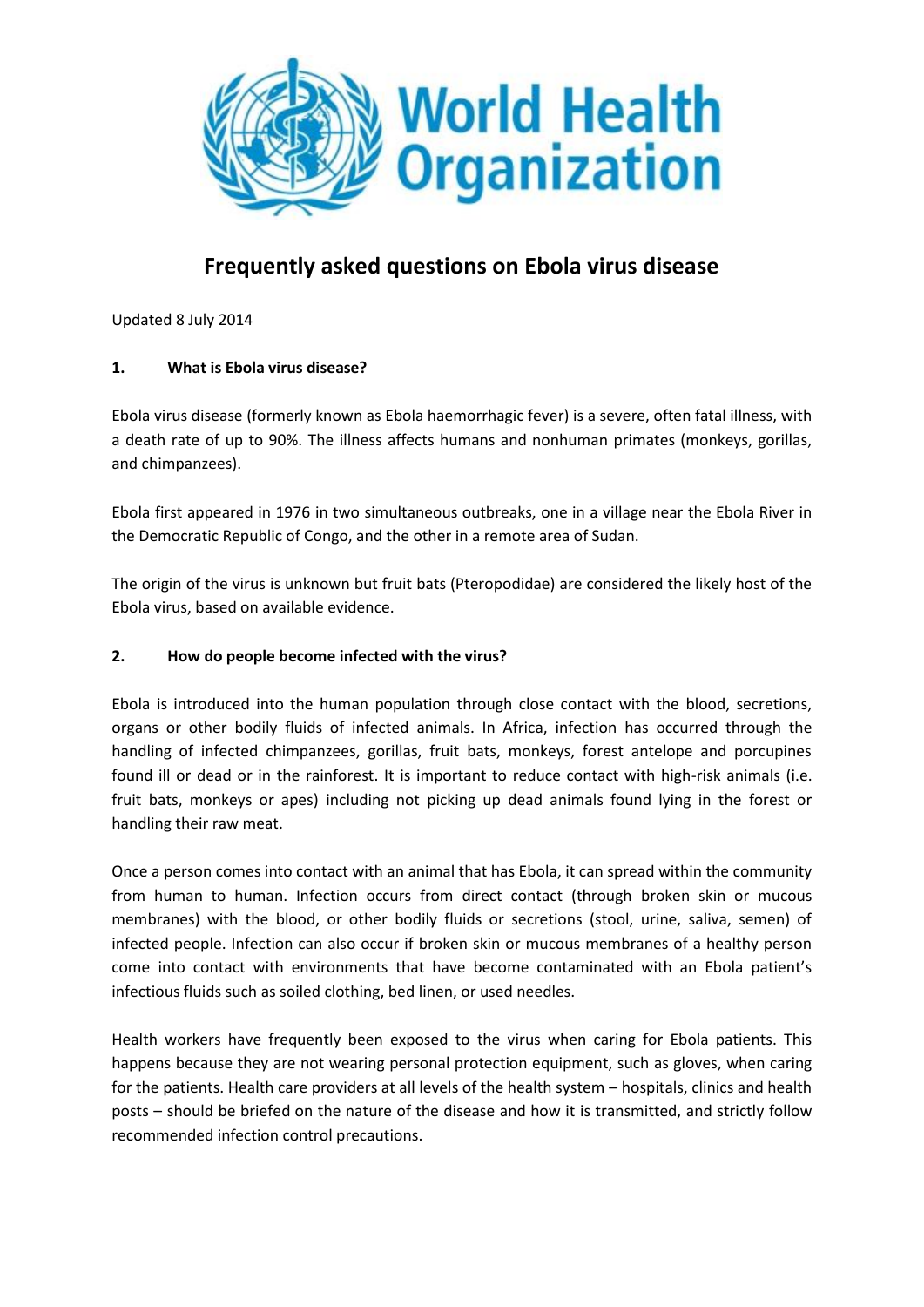

Burial ceremonies in which mourners have direct contact with the body of the deceased person can also play a role in the transmission of Ebola. Persons who have died of Ebola must be handled using strong protective clothing and gloves, and be buried immediately.

People are infectious as long as their blood and secretions contain the virus. For this reason, infected patients receive close monitoring from medical professionals and receive laboratory tests to ensure the virus is no longer circulating in their systems before they return home. When the medical professionals determine it is okay for the patient to return home, they are no longer infectious and cannot infect anyone else in their communities. Men who have recovered from the illness can still spread the virus to their partner through their semen for up to 7 weeks after recovery. For this reason, it is important for men to avoid sexual intercourse for at least 7 weeks after recovery or to wear condoms if having sexual intercourse during 7 weeks after recovery.

# **3. Who is most at risk?**

During an outbreak, those at higher risk of infection are:

- health workers;
- family members or others in close contact with infected people;
- mourners who have direct contact with the bodies of the deceased as part of burial ceremonies; and
- hunters in the rain forest who come into contact with dead animals found lying in the forest.

More research is needed to understand if some groups, such as immuno-compromised people or those with other underlying health conditions, are more susceptible than others to contracting the virus.

Exposure to the virus can be controlled through the use of protective measures in clinics and hospitals, at community gatherings, or at home.

#### **4. What are typical signs and symptoms of infection?**

Sudden onset of fever, intense weakness, muscle pain, headache and sore throat are typical signs and symptoms. This is followed by vomiting, diarrhoea, rash, impaired kidney and liver function, and in some cases, both internal and external bleeding.

Laboratory findings include low white blood cell and platelet counts, and elevated liver enzymes.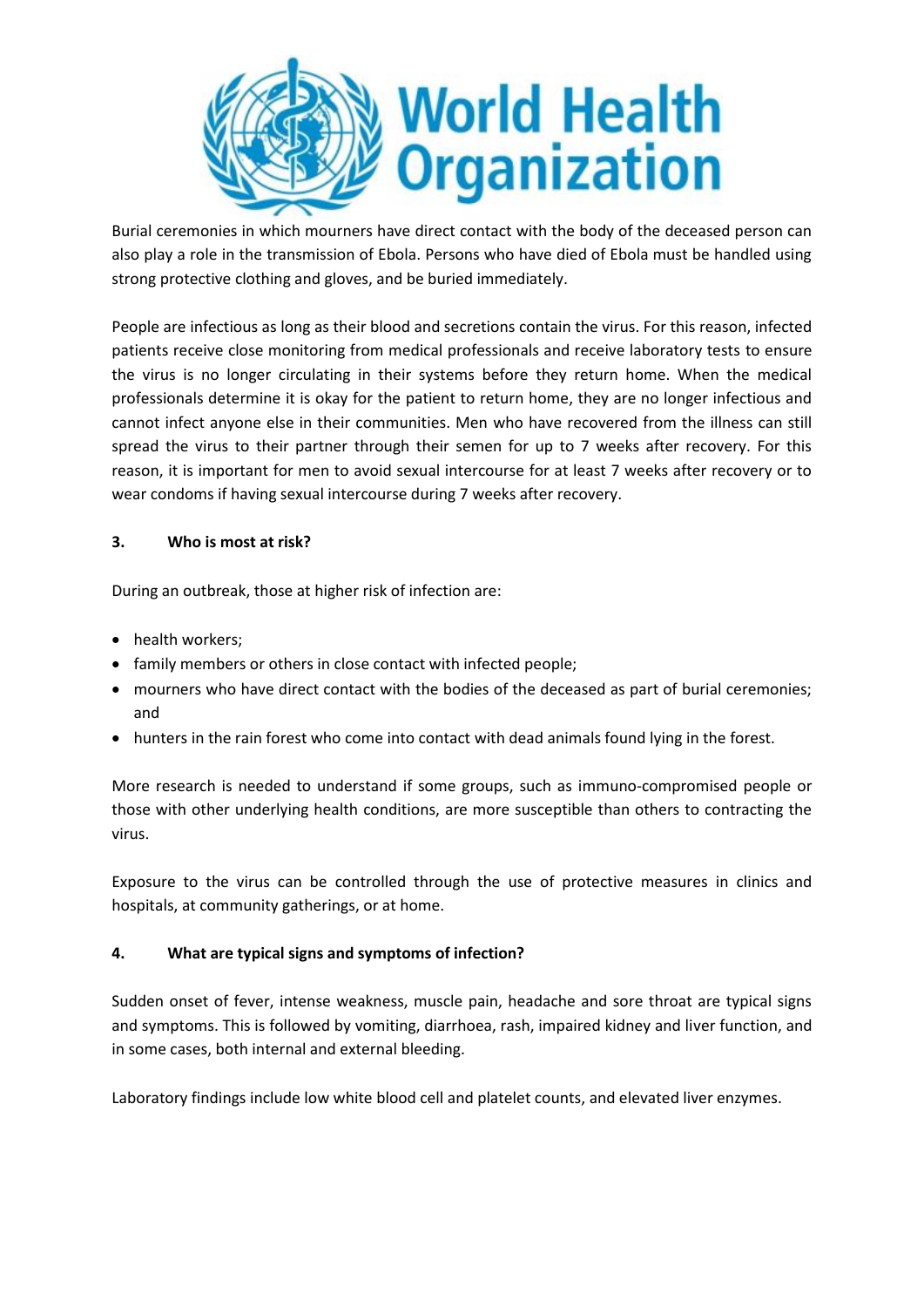

The incubation period, or the time interval from infection to onset of symptoms, is from 2 to 21 days. The patient becomes contagious once they begin to show symptoms. They are not contagious during the incubation period.

Ebola virus disease infections can only be confirmed through laboratory testing.

# **5. When should someone seek medical care?**

If a person has been in an area known to have Ebola virus disease or in contact with a person known or suspected to have Ebola and they begin to have symptoms, they should seek medical care immediately.

Any cases of persons who are suspected to have the disease should be reported to the nearest health unit without delay. Prompt medical care is essential to improving the rate of survival from the disease. It is also important to control spread of the disease and infection control procedures need to be started immediately.

#### **6. What is the treatment?**

Severely ill patients require intensive supportive care. They are frequently dehydrated and need intravenous fluids or oral rehydration with solutions that contain electrolytes. There is currently no specific treatment to cure the disease.

Some patients will recover with the appropriate medical care.

To help control further spread of the virus, people that are suspected or confirmed to have the disease should be isolated from other patients and treated by health workers using strict infection control precautions.

#### **7. What can I do? Can it be prevented?**

Currently there is no licensed vaccine for Ebola virus disease. Several vaccines are being tested, but none are available for clinical use right now.

Raising awareness of the risk factors and measures people can take to protect themselves are the only ways to reduce illness and deaths.

#### **Ways to prevent infection and transmission**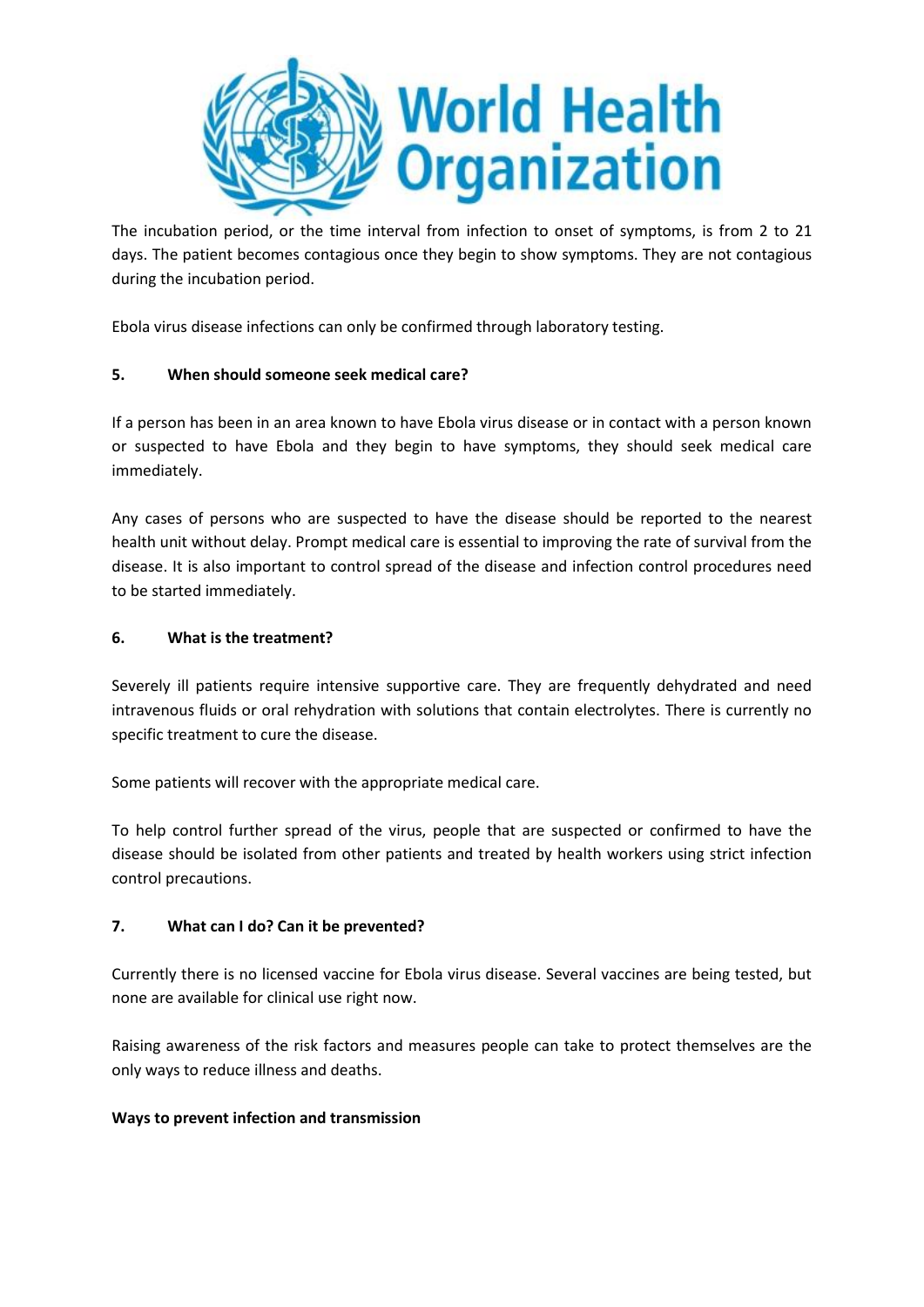

While initial cases of Ebola virus disease are contracted by handling infected animals or carcasses, secondary cases occur by direct contact with the bodily fluids of an ill person, either through unsafe case management or unsafe burial practices. During this outbreak, most of the disease has spread through human-to-human transmission. Several steps can be taken to help in preventing infection and limiting or stopping transmission.

- Understand the nature of the disease, how it is transmitted, and how to prevent it from spreading further. (For additional information, please see the previous questions about Ebola virus disease in this FAQ.)
- Listen to and follow directives issued by your country's respective Ministry of Health.
- If you suspect someone close to you or in your community of having Ebola virus disease, encourage and support them in seeking appropriate medical treatment in a care facility.
- If you choose to care for an ill person in your home, notify public health officials of your intentions so they can train you and provide appropriate gloves and personal protective equipment (PPE), as well as instructions as a reminder on how to properly care for the patient, protect yourself and your family, and properly dispose of the PPE after use.
- When visiting patients in the hospital or caring for someone at home, hand washing with soap and water is recommended after touching a patient, being in contact with their bodily fluids, or touching his/her surroundings.
- People who have died from Ebola should only be handled using appropriate protective equipment and should be buried immediately.

Additionally, individuals should reduce contact with high-risk infected animals (i.e. fruit bats, monkeys, or apes) in the affected rainforest areas. If you suspect an animal is infected, do not handle it. Animal products (blood and meat) should be thoroughly cooked before eating.

# **8. What about health workers? How do they protect themselves from the high risk of caring for sick patients?**

Health workers treating patients with suspected or confirmed illness are at higher risk of infection than other groups.

- In addition to standard health-care precautions, health workers should strictly apply recommended infection control measures to avoid exposure to infected blood, fluids, or contaminated environments or objects – such as a patient's soiled linen or used needles.
- They should use personal protection equipment such as individual gowns, gloves, masks and goggles or face shields.
- They should use personal protective equipment such as individual gowns, gloves, masks and goggles or face shields.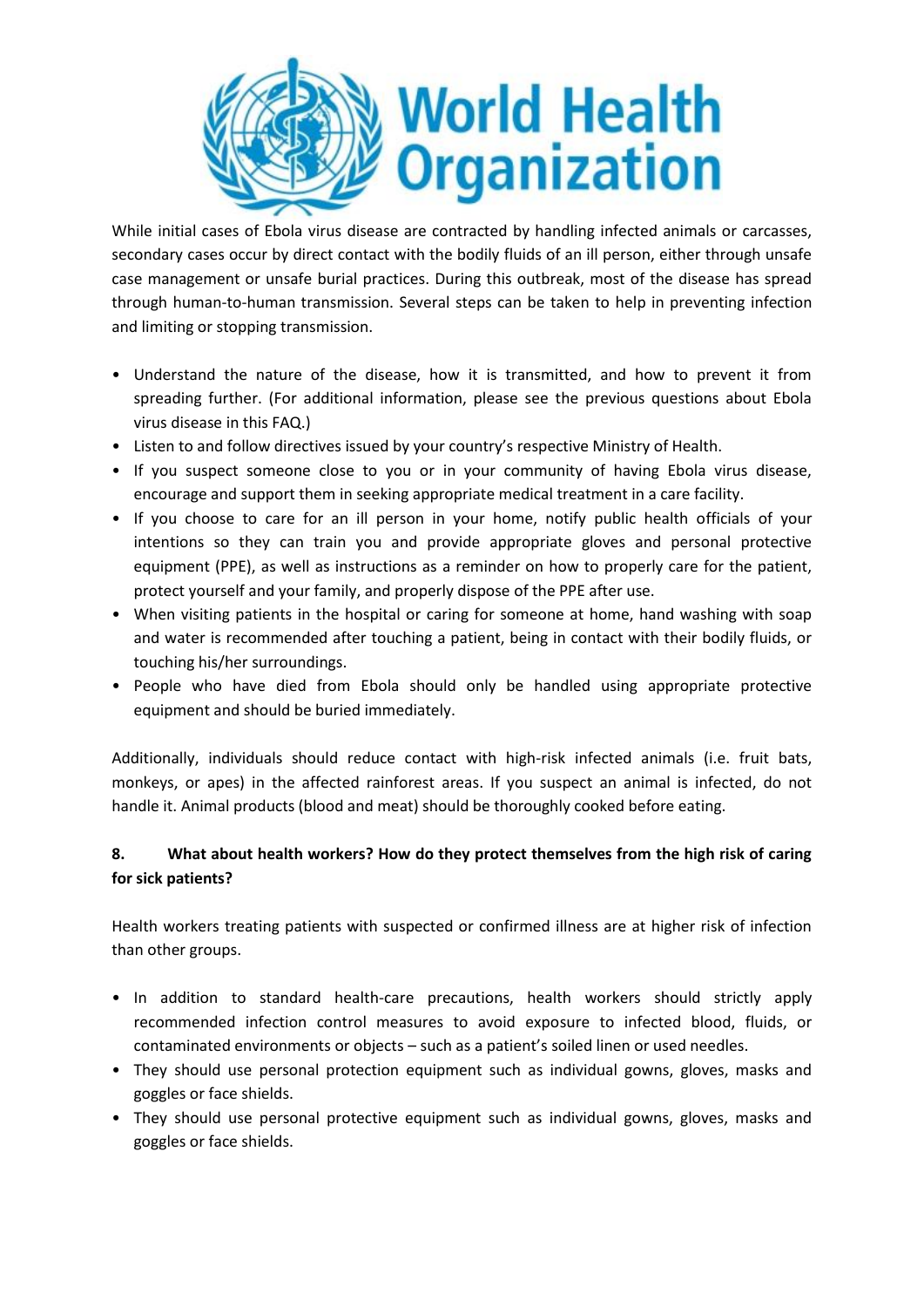

- They should not reuse protective equipment or clothing unless they have been properly disinfected.
- They should change gloves between caring for each patient suspected of having Ebola.
- Invasive procedures that can expose medical doctors, nurses and others to infection should be carried out under strict, safe conditions.
- Infected patients should be kept separate from other patients and healthy people, as much as possible.

#### **9. What about rumours that some foods can prevent or treat the infection?**

WHO strongly recommends that people seek credible health advice about Ebola virus disease from their public health authority.

While there is no specific drug against Ebola, the best treatment is intensive supportive treatment provided in the hospital by health workers using strict infection control procedures. The infection can be controlled through recommended protective measures.

#### **10. How does WHO protect health during outbreaks?**

WHO provides technical advice to countries and communities to prepare for and respond to Ebola outbreaks.

WHO actions include:

- disease surveillance and information-sharing across regions to watch for outbreaks;
- technical assistance to investigate and contain health threats when they occur such as on-site help to identify sick people and track disease patterns;
- advice on prevention and treatment options;
- deployments of experts and the distribution of health supplies (such as personal protection gear for health workers) when they are requested by the country;
- communications to raise awareness of the nature of the disease and protective health measures to control transmission of the virus; and
- activation of regional and global networks of experts to provide assistance, if requested, and mitigate potential international health effects and disruptions of travel and trade.

# **11. During an outbreak, numbers of cases reported by health officials can go up and down? Why?**

During an Ebola outbreak, the affected country's public health authority reports its disease case numbers and deaths. Figures can change daily. Case numbers reflect both suspected cases and